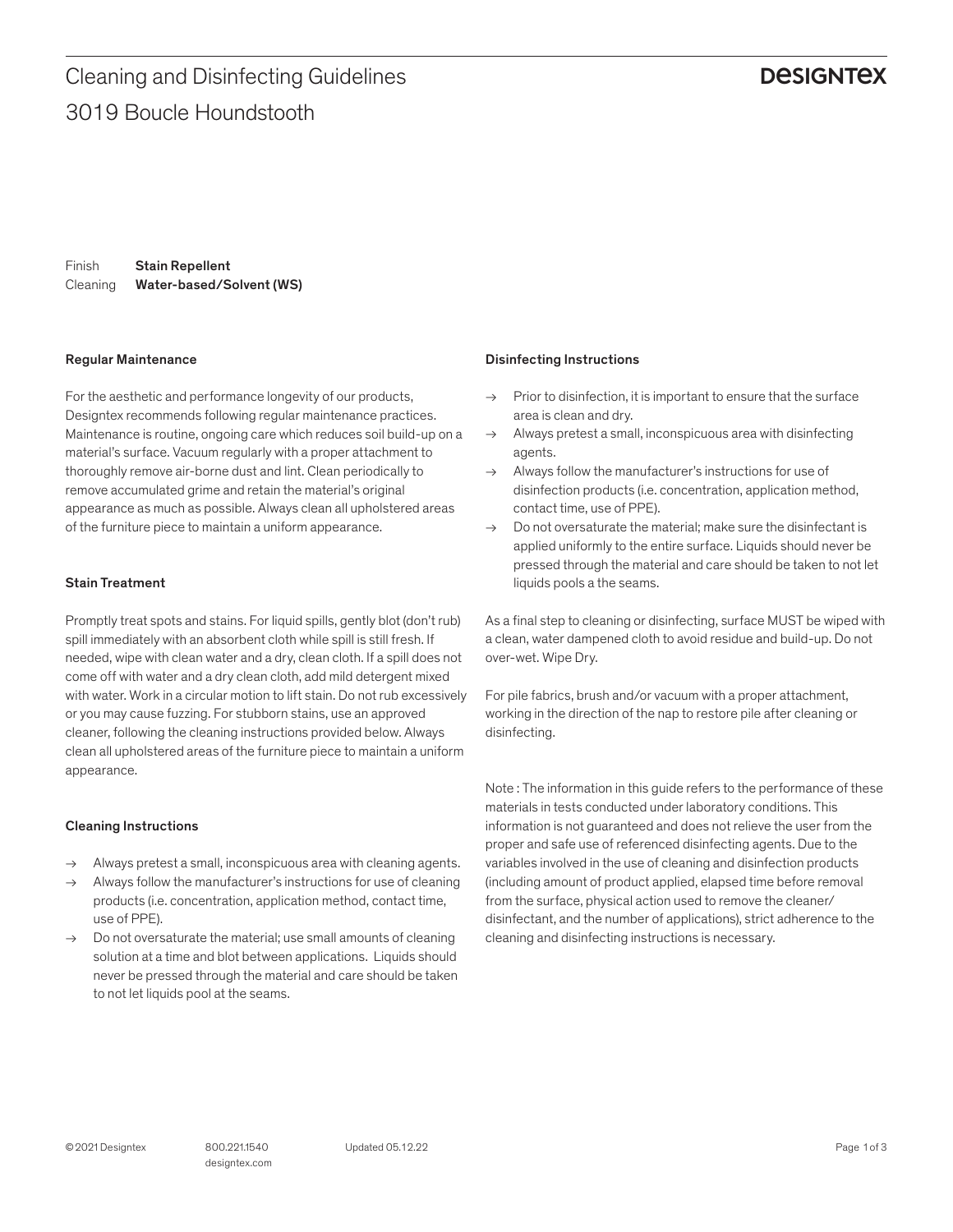# 3019 Boucle Houndstooth Cleaning and Disinfecting Guidelines

## **DESIGNTEX**

#### Approved Disinfectants

Isopropyl Alcohol, 70% Lysol® All-Purpose Cleaner Lysol® Disinfectant Spray Lysol® Disinfecting Wipes (all scents) Oxivir® 1 Oxivir® 1 Wipes Oxivir® Tb Oxivir® Tb Wipes Sani-Cloth® AF3 Germicidal Disposable Wipe Super Sani-Cloth® Germicidal Disposable Wipe Virex® II 256

This list represents the most common disinfectants. For specific information on additional cleaners and disinfectants, please contact Product Services at productservices@designtex.com.